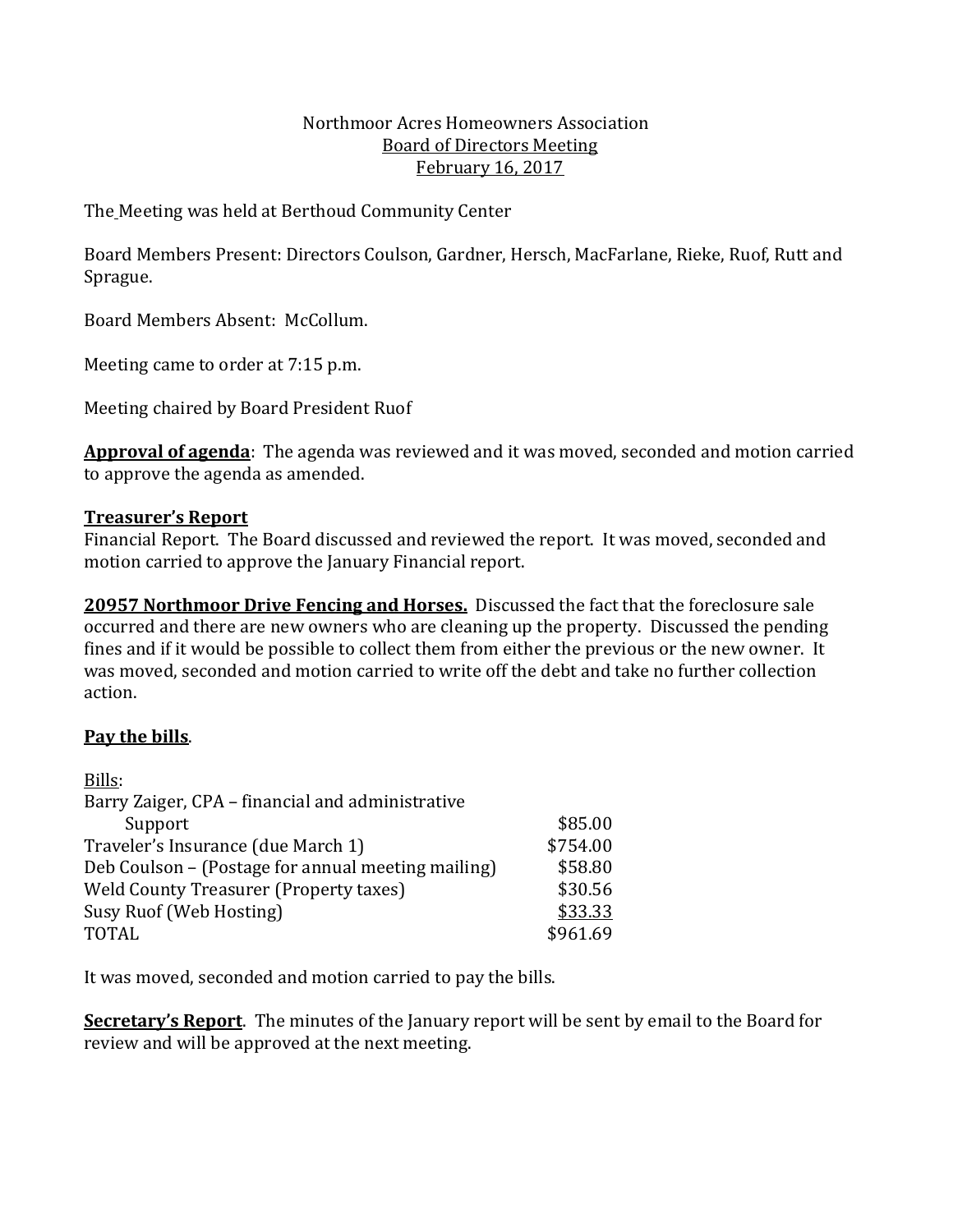### **Old Business**

20204 Cactus Drive – Past due assessments. A letter was sent to the homeowner regarding the past due assessments and fines. Ms. Kelley sent a response. The Board discussed the next steps. Discussed reporting to the credit bureau and filing a lien. It was moved, seconded and motion carried to file a lien and report to the credit bureaus after discussion with attorney. The Board will continue to send invoices.

### **Covenant Violations**:

20957 Cactus Drive Property condition: A letter was drafted to the new owners regarding the covenant violations and condition of the property. There was discussion regarding the letter. It was moved, seconded and motion carried to send the letter.

5411 Sage Court Storage Container: The Board has given the owner until February 28 to remove the storage container from the property. The Board discussed what steps to take if the container is not removed. A reminder letter was sent in January.

20336 Northmoor Drive 3 Horses: President Ruof distributed a draft of letter to homeowner regarding the hearing January 18. It was moved, seconded and motion carried to send the letter as revised.

20336 Northmoor Drive Unapproved Livestock Fencing: President Ruof passed out a draft letter regarding the unapproved fencing on the property. There was discussion. It was moved, seconded and motion carried to send the letter.

**Deposit Box Inventory.** Director Hersch and Ruof are working on the final inventory list. President Ruof has a copy of the Oil and Gas Lease to be put in the box.

## **New Business**:

5378 Ocotillo Court 3 horses: President Ruof received a report of 3 horses being kept on the property. A draft letter was distributed. Director Gardner will check the property and if there are 3 horses, he will take a picture and the letter will be sent. It was moved, seconded and approved to send the letter if there are 3 horses.

Letter Regarding Trash. The Board received a homeowner letter complaining about the trash service delaying pickup in icy/snowy or extremely cold weather. There was discussion – the delays did not seem unreasonable given the weather issues. However, the Board suggested that the complainant has the option of bringing the matter up for discussion at the annual meeting during the "Items from the Membership" section.

## **Committee Reports**

## Property Maintenance:

Cost of Water for Greenbelt Trees. Director Sprague reported that a water tap for the greenbelt would cost \$34,000. Rather than using a homeowner's water, the water district will allow us to tap into a hydrant with a meter to measure our usage and charge by the usage so that